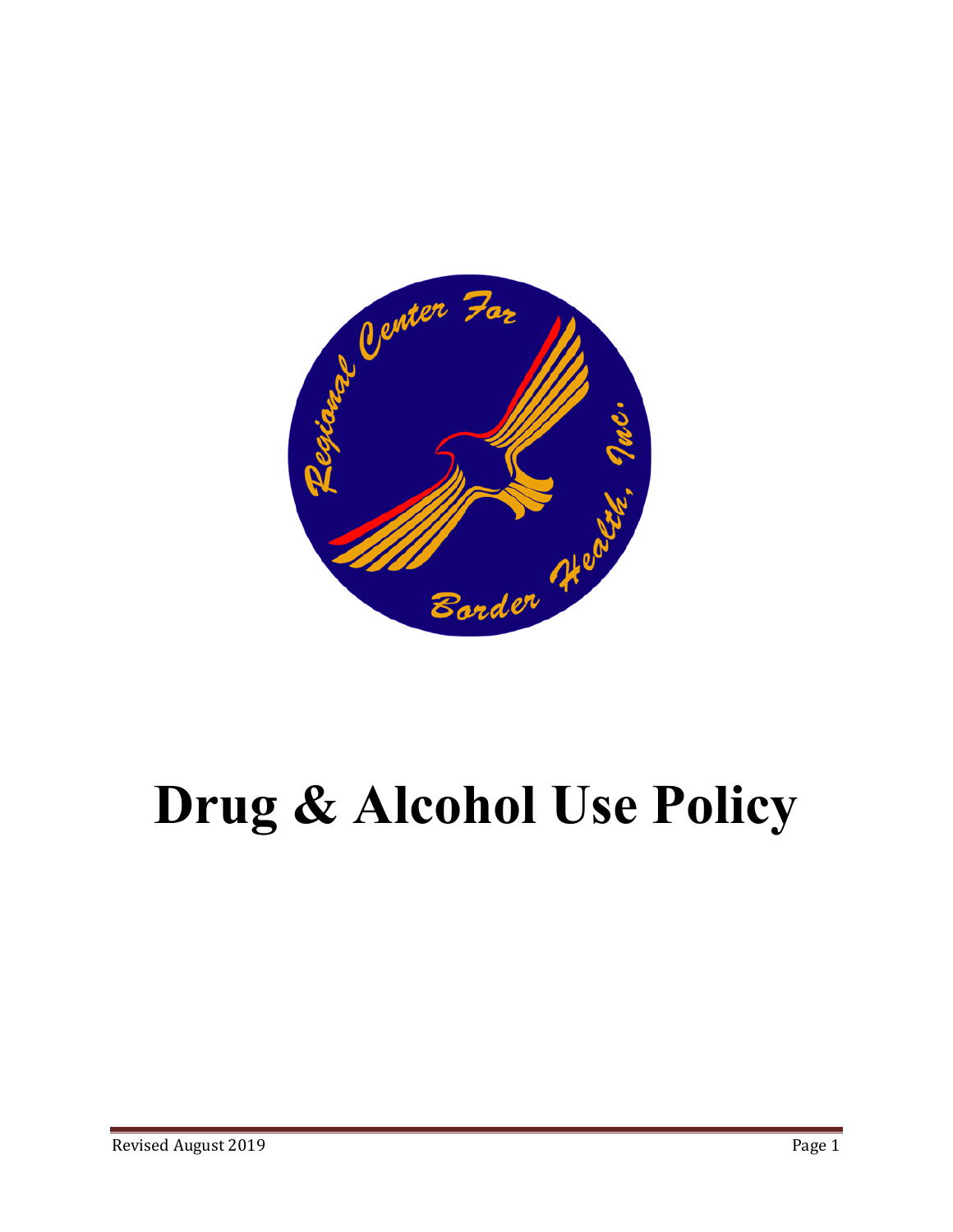# **DRUG & ALCOHOL POLICY**

### **INTRODUCTION**

Regional Center for Border Health, Inc. is extremely concerned about the well-being of its employees and students. The use of illicit drugs and the unlawful possession and use of alcohol is wrong and harmful. Alcohol and drug abuse not only have an adverse effect on job performance and employee and student safety, but also on the health and welfare of the entire community.

The costs of drug and alcohol abuse are staggering. The monetary expense for having a drug habit can be from \$200 to \$3,000 per week. This is just the beginning, and only the dollar value. The costs are also high to family, lifestyle, and career.

### **POLICY**

Regional Center for Border Health, Inc. has developed a very strong and rigidly enforced policy for both employees and students regarding drug and alcohol abuse:

REGIONAL CENTER FOR BORDER HEALTH, INC. CANNOT, AND WILL NOT, CONDONE DRUG OR ALCOHOL ABUSE ON THE PART OF ITS EMPLOYEES OR STUDENTS.

#### **DRUGS (INCLUDING MARIJUANA USE) AND ALCOHOL**

The RCBH / CHC prohibits the use of alcohol and drugs (including marijuana) at the college without regard to whether the use in the case of marijuana is consistent with the Arizona Medical Marijuana Act passed by the Arizona voters in 2010. Employees and students are required to report to their supervisor/instructor and or the Human Resources Department or the President/CEO any incident (s) involving any co-worker or student using drugs or alcohol in campus.

Regional Center for Border Health, Inc. recognizes that alcoholism and drug abuse may have an adverse effect on job and/or classroom performance and is concerned with this impact. In addition, Regional Center for Border Health, Inc. recognizes that both problems can be successfully treated, enabling either the employee or student to return to a satisfactory performance level.

In accordance with the Arizona Revised Statute § 23-493 et seq., Regional Center for Border Health, Inc. is adopting the following written substance abuse policy. This policy applies to all students and compensated employees of Regional Center for Border Health, Inc.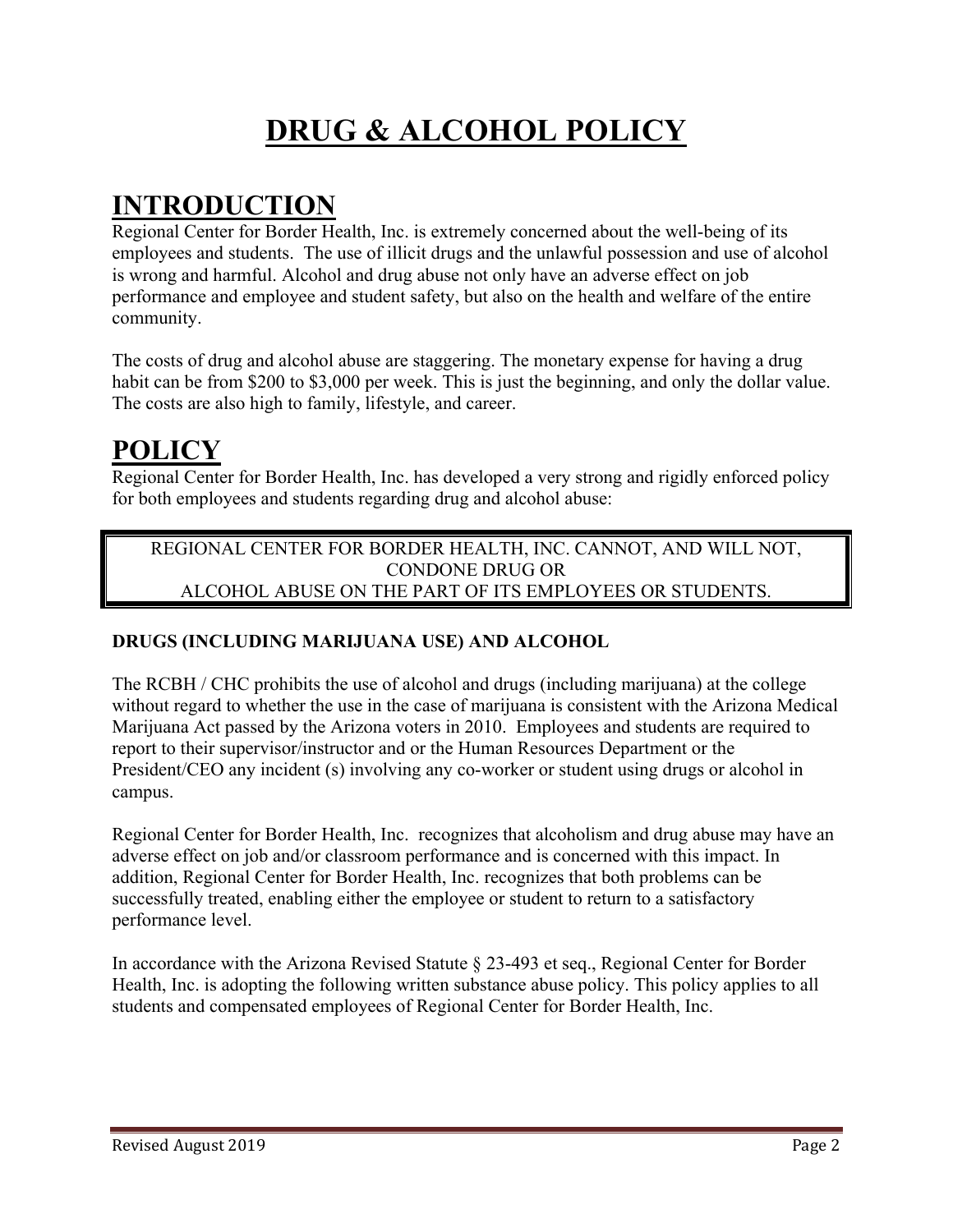### **PURPOSE**

The purpose of this policy is to:

- Establish and maintain a safe, healthy working and learning environment for all employees and students;
- Encourage counseling and rehabilitation assistance for those employees and students who seek help;
- Ensure the reputation of Anthem Education Group, its employees and students within the community at large;
- Reduce the number of accidental injuries to persons or property;
- Reduce absenteeism and tardiness; and
- Improve productivity and performance.

### **DEFINITIONS**

As used in this Policy, the following terms shall have the following meanings:

- "Alcohol" means liquor, beer, wine or any other beverage containing alcohol.
- "Drug" means any substance considered unlawful under the Controlled Substances Act, or the metabolite of the substance.
- "Property" and "Regional Center for Border Health, Inc." means all land, buildings, structures, parking lots, equipment and means of transportation owned, possessed or leased by an Regional Center for Border Health, Inc. location.

# **STANDARDS OF CONDUCT**

Regional Center for Border Health, Inc./College of Health Careers does not allow use of drugs or alcohol during the program unless specifically prescribed by their attending physician. Students must provide a recent prescribed bottle of medication to the Campus Administrator for approval to be admitted to the program of study. Medical marijuana is considered a banned drug even if a prescription is present. Absolutely no use of alcohol during the educational programs.

The following constitute Regional Center for Border Health, Inc. rules regarding substance abuse.

- All employees and students are prohibited from being under the influence of Alcohol, illegal Drugs or non-prescribed Drugs during working or school hours.
- The manufacture, use, sale, possession, transfer or purchase of Drugs, including, but not limited to, a non-prescribed controlled substance on Anthem Education Group's Property, while performing Anthem Education Group business or while engaged in any officially sponsored off-campus activity is strictly prohibited. This includes field trips and studentsponsored social activities if they are considered sponsored by the school.
- No prescription Drugs may be brought on College of Health Careers Property by any person other than the person for whom it is prescribed. Such Drugs may be used only in the manner, combination and quantity prescribed. If the use of such Drugs or over-thecounter Drugs may affect behavior or performance, employees and students must advise Anthem Education Group of the use of such Drugs.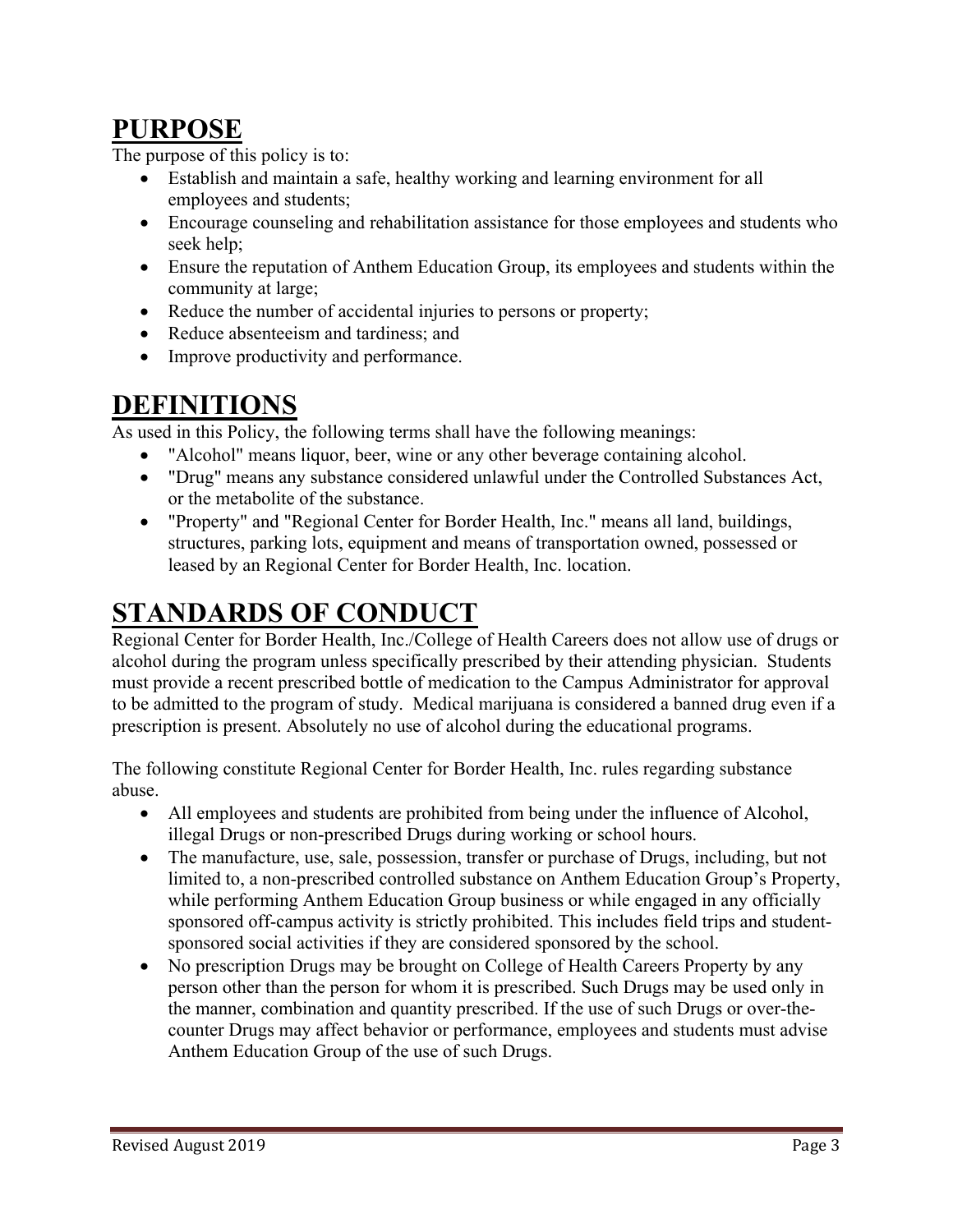### **Programs with Specific Requirements**

- Nursing Assistant Program:
	- The AZ Board of Nursing requires each Nursing Assistant program candidate submit to a drug screen prior to admission to the Clinical Site;
	- If a student tests positive for a specific drug, a recent  $(30 \text{ days old or less})$ prescription bottle, with current contents, is to be presented to the Campus Administrator for approval to be admitted to the program;
	- All candidates that test positive for illegal substances will be rejected from the program;
	- Other programs do not have specific requirements at this time.

### **For Cause Testing**

The Regional Center for Border Health, Inc./College of Health Careers reserves the right to perform random drug screens on any student that presents with "suspicious" behavior suggesting drug or alcohol use during school time.

If a random drug screen is performed and a student tests positive, that student will be immediately terminated from the program. This termination will be recorded in the permanent student file & reported to any sponsoring financial agency.

If a random drug screen is performed and a student tests positive AND has a valid current prescription from a physician, the student will be assessed for the ability to continue the program. The Campus Administrator will be responsible for making this assessment & determination. If the student is deemed unsafe to continue the program, the student will be dropped from the program and possibly allowed to enter into the follow-on program.

Violation of the above standards, including a violation discovered or confirmed by a positive drug test, may result in disciplinary action. The specific disciplinary action taken is dependent upon the circumstances of each particular violation, and the nature and severity of the conduct involved. Action taken in response to violations of this policy may include any or all of the following, in addition to all methods of discipline ordinarily available to Anthem Education Group schools for violations of Anthem Education Group policy:

- Suspension of the student or employee for a designated period of time, with return contingent upon satisfactory completion of a substance abuse assistance or rehabilitation program. Employees may be suspended with or without pay.
- Expulsion/Termination.
- Referral to appropriate state, local or federal law enforcement agencies.
- Probation for a specified amount of time.

Each employee and student have a responsibility to immediately report unsafe working conditions or hazardous activities that may jeopardize safety, including any violation of this policy. Any employee or student who fails to report such a violation will be subject to discipline, up to and including termination.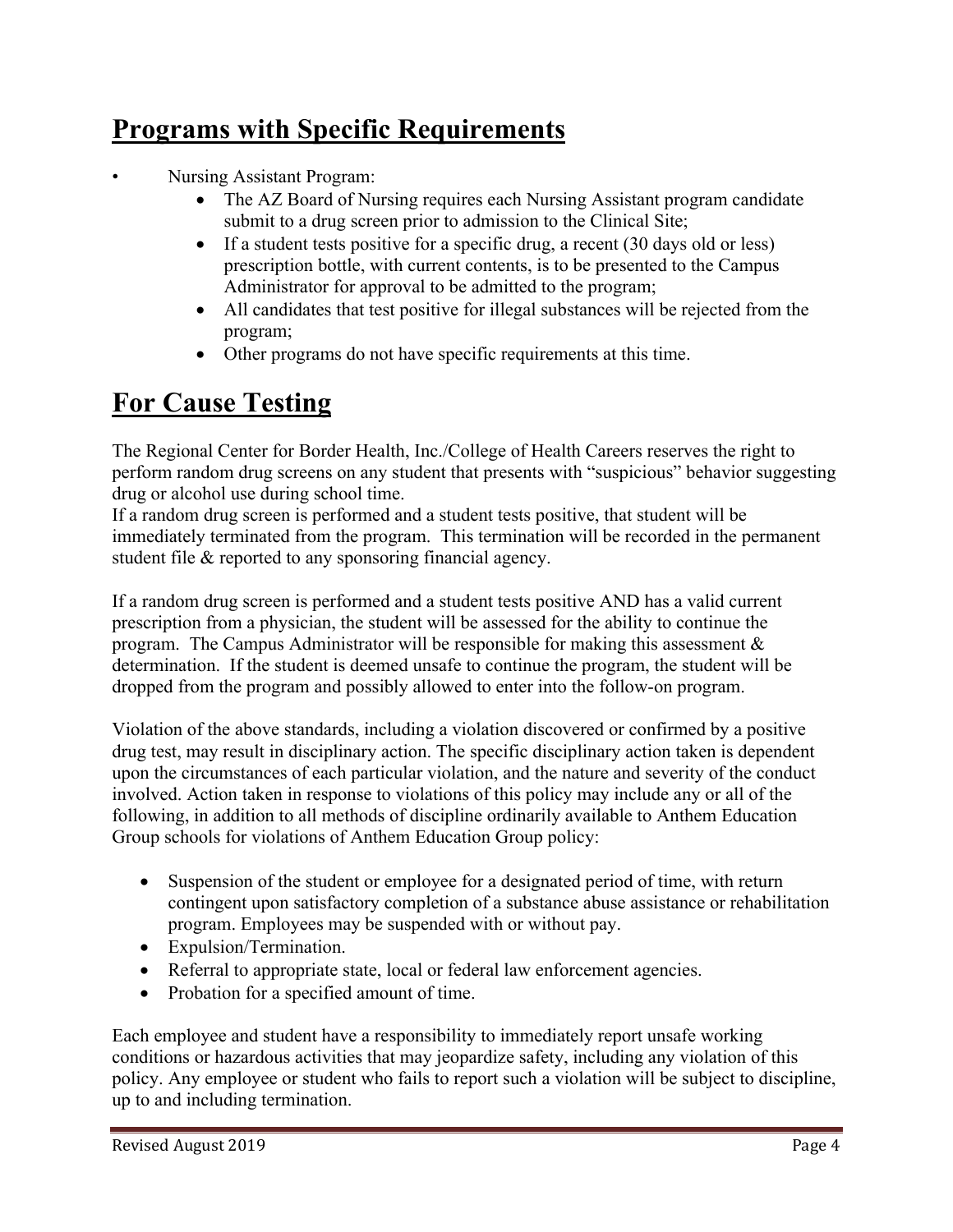Employees and students must notify Regional Center for Border Health, Inc. of any criminal Drug statute conviction for a violation occurring in the workplace/school place within five calendar days after the conviction.

### **TESTING POLICY & PROCEDURES**

Drug and Alcohol testing may be conducted under the following circumstances:

- On a random basis;
- If Regional Center for Border Health, Inc. believes that an employee or student has been observed possessing or using a prohibited substance on the job;
- When Regional Center for Border Health, Inc. reasonably believes that an employee or student may be affected by the use of Drugs or Alcohol and that the use may adversely affect performance or the environment;
- When Regional Center for Border Health, Inc. reasonably believes that an employee or student is impaired during working or school hours or while engaged in school business, or a school-sponsored activity; and
- Any employee or student who has had a positive Drug or Alcohol impairment test may be subjected to periodic, random testing, for a period of one year from a positive Drug or Alcohol impairment test.
	- $\triangleright$  Refusal to participate in Drug or Alcohol impairment testing when requested to do so, or refusal to accept the terms and conditions of testing as specified in this policy, may result in disciplinary action, up to and including expulsion for students and termination for employees of Anthem Education Group. If applicable, prospective employees or students who refuse to undergo Drug or Alcohol impairment testing are not eligible for hire or admission.
	- $\triangleright$  Employees and students have the right, upon written request, to obtain a copy of the written test results.
	- $\triangleright$  Regional Center for Border Health, Inc. will not release information relating to testing, including test results, to any third parties except upon written authorization of the employee or student, or when legally compelled to do so.

The following testing methods and procedures will be followed:

- Testing will ordinarily be conducted during, immediately before, or immediately after, regularly scheduled work or school hours. For current employees, time spent in testing, and in traveling to and from the regular work site to the place of testing, is work time.
- Whenever a Drug or Alcohol impairment test is done at the request of Regional Center for Border Health, Inc. pursuant to this policy, the school will pay the actual costs of the testing. In addition, when testing is done at locations other than at the school facility, the school will pay reasonable transportation costs for travel to and from the site to the testing location.
- Testing shall be conducted under the following conditions:
	- $\triangleright$  Sample collection shall be performed under reasonable and sanitary conditions.
	- $\triangleright$  Sample collections shall be labeled in such a way as to reasonably preclude the possibility of misidentification of test results.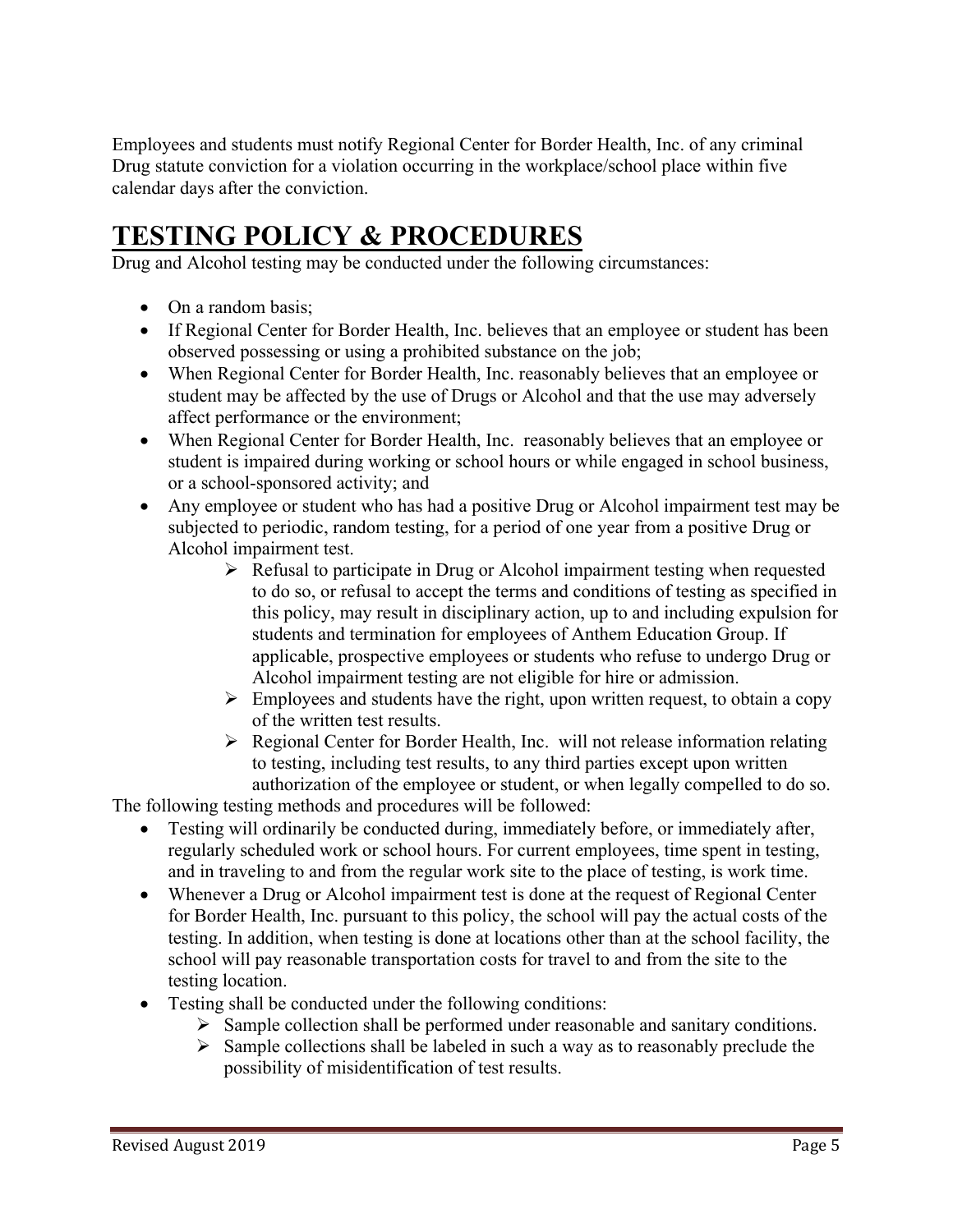- $\triangleright$  Prior to testing, the individual shall be provided with an opportunity to notify Anthem Education Group of any information relevant to the test.
- $\triangleright$  Sample collection, storage, and transportation, where necessary, shall be performed in a manner reasonably designed to preclude the possibility of sample contamination, adulteration, or misidentification.
- $\triangleright$  Sample testing will be done in such a way as to comply with scientifically accepted analytical methods and procedures, and by a laboratory approved or certified by, at least, one of the following: (a) United States Department of Health and Human Services; (b) College of American Pathologists; or (c) the Arizona Department of Health Services.
- $\triangleright$  Upon the written request of the individual, positive drug test results shall be confirmed by a subsequent test, using a different chemical process than used in the initial drug screen. A chromatographic technique or another comparably reliable analytic method will be conducted confirming tests.
- $\triangleright$  Following a positive test result, employees and students have the right to explain that result, upon request, in a confidential setting.

# **EMPLOYEE/STUDENT ASSISTANCE**

Employees with substance abuse problems are encouraged to contact their direct supervisor or any other manager for assistance. Students should contact their Student Services Advisor or School Counselor (if applicable). It is in the employee's or student's best interest to seek assistance for a substance abuse problem because continued performance problems, attendance problems or behavioral problems will jeopardize an employee's job and a student's continued attendance at Regional Center for Border Health, Inc. At the employee's or student's request, Regional Center for Border Health, Inc. will refer him or her to an agency or clinic for professional help.

Anyone requesting assistance must do so prior to any testing. Requests for assistance at the time of testing will not be honored.

# **SANCTIONS AND PENALTIES**

Consequences or sanctions for violating the school's Drug and Alcohol policies will be determined by the severity of the situation. They will include one or more of the following: assistance, counseling, education, community service, special projects, attendance at community support groups, and other sanctions as deemed appropriate, which include expulsion from school, termination of employment, and referral to civil authorities for prosecution. Federal penalties for conviction range from a fine of \$1,000 up to \$20,000,000 and/or life imprisonment. The exact penalty depends on the nature and the severity of the offense. Additional state penalties and sanctions may apply.

**Students convicted of drug statute offenses will be ineligible for Federal Financial Aid.**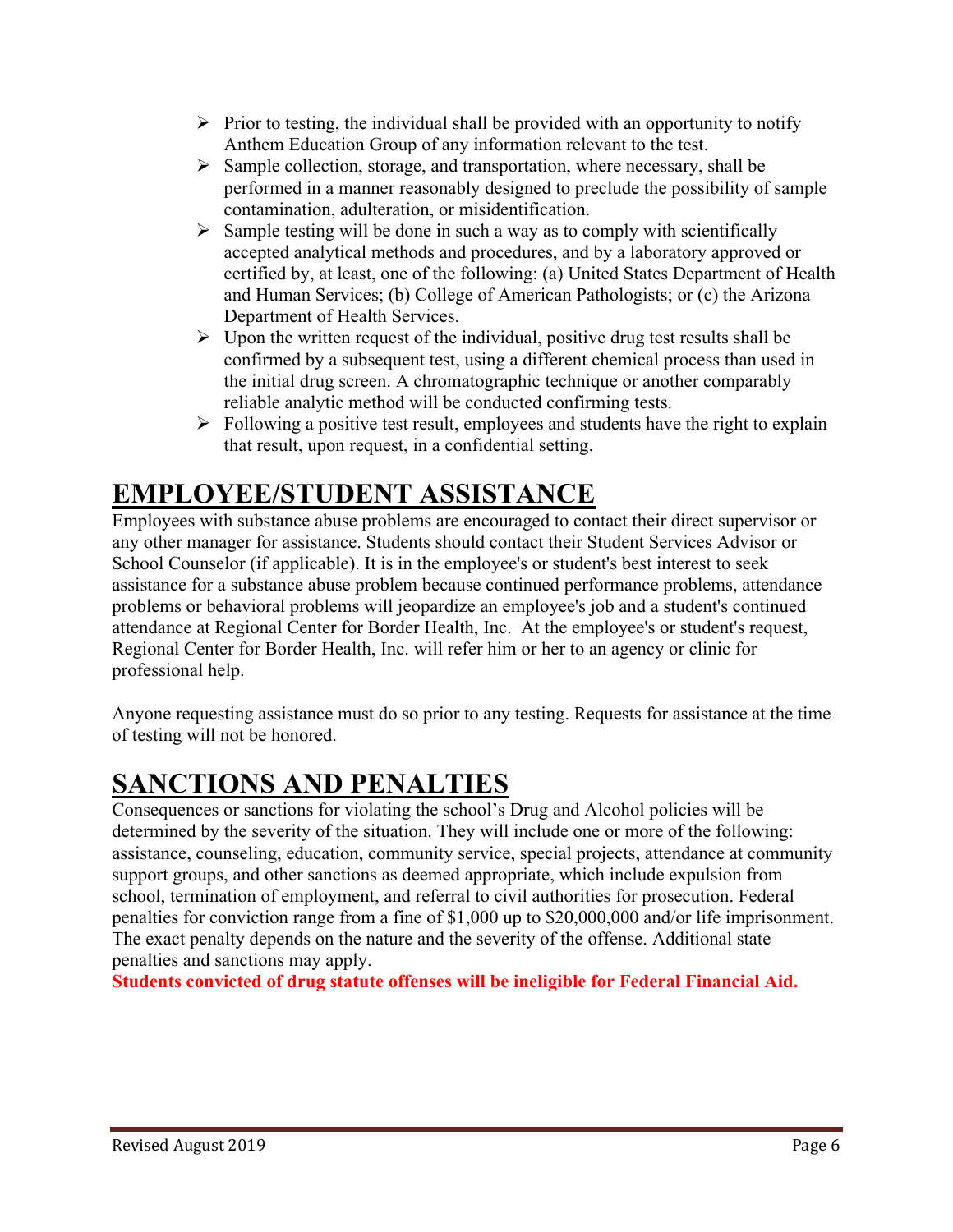| Federal Trafficking Penalties for Schedules I, II, III, IV, and V (except Marijuana)           |                                                               |                                                                                                                                                                                                                                                          |                                                                             |                                                                                                                                                                                                                                                          |  |
|------------------------------------------------------------------------------------------------|---------------------------------------------------------------|----------------------------------------------------------------------------------------------------------------------------------------------------------------------------------------------------------------------------------------------------------|-----------------------------------------------------------------------------|----------------------------------------------------------------------------------------------------------------------------------------------------------------------------------------------------------------------------------------------------------|--|
| <b>Schedule</b>                                                                                | <b>Substance/Quantity</b>                                     | <b>Penalty</b>                                                                                                                                                                                                                                           | <b>Substance/Quantity</b>                                                   | <b>Penalty</b>                                                                                                                                                                                                                                           |  |
| П                                                                                              | Cocaine<br>500-4999 grams mixture                             | First Offense: Not less<br>than 5 yrs. and not more<br>than 40 yrs. If death or<br>serious bodily injury, not<br>less than 20 yrs. or more<br>than life. Fine of not more<br>than \$5 million if an<br>individual, \$25 million if<br>not an individual. | Cocaine<br>5 kilograms or more mixture                                      | First Offense: Not less<br>than 10 yrs. and not more<br>than life. If death or<br>serious bodily injury, not<br>less than 20 yrs. or more<br>than life. Fine of not more<br>than \$10 million if an<br>individual, \$50 million if<br>not an individual. |  |
| $\mathop{\rm II}$                                                                              | Cocaine Base<br>28-279 grams mixture                          |                                                                                                                                                                                                                                                          | Cocaine Base<br>280 grams or more mixture                                   |                                                                                                                                                                                                                                                          |  |
| IV                                                                                             | Fentanyl<br>40-399 grams mixture                              |                                                                                                                                                                                                                                                          | Fentanyl<br>400 grams or more mixture                                       |                                                                                                                                                                                                                                                          |  |
| I                                                                                              | Fentanyl Analogue<br>10-99 grams mixture                      |                                                                                                                                                                                                                                                          | Fentanyl Analogue<br>100 grams or more mixture                              |                                                                                                                                                                                                                                                          |  |
| I                                                                                              | Heroin<br>100-999 grams mixture                               | <b>Second Offense: Not less</b><br>than 10 yrs. and not more                                                                                                                                                                                             | Heroin<br>1 kilogram or more mixture                                        | <b>Second Offense: Not less</b><br>than 20 yrs, and not more                                                                                                                                                                                             |  |
| I                                                                                              | <b>LSD</b><br>1-9 grams mixture                               | than life. If death or<br>serious bodily injury, life<br>imprisonment. Fine of not<br>more than \$8 million if an<br>individual, \$50 million if<br>not an individual.                                                                                   | <b>LSD</b><br>10 grams or more mixture                                      | than life. If death or<br>serious bodily injury, life<br>imprisonment. Fine of not<br>more than \$20 million if<br>an individual, \$75 million<br>if not an individual.                                                                                  |  |
| $\mathbf{I}$                                                                                   | Methamphetamine<br>5-49 grams pure or<br>50-499 grams mixture |                                                                                                                                                                                                                                                          | Methamphetamine<br>50 grams or more pure<br>or 500 grams or more<br>mixture |                                                                                                                                                                                                                                                          |  |
| $\mathbf{I}$                                                                                   | <b>PCP</b><br>10-99 grams pure or<br>100-999 grams mixture    |                                                                                                                                                                                                                                                          | <b>PCP</b><br>100 grams or more pure<br>or 1 kilogram or more<br>mixture    | 2 or More Prior<br><b>Offenses:</b> Life<br>imprisonment. Fine of not<br>more than \$20 million if<br>an individual, \$75 million<br>if not an individual.                                                                                               |  |
|                                                                                                |                                                               |                                                                                                                                                                                                                                                          |                                                                             |                                                                                                                                                                                                                                                          |  |
| Substance/Quantity                                                                             |                                                               | Penalty                                                                                                                                                                                                                                                  |                                                                             |                                                                                                                                                                                                                                                          |  |
| Any Amount Of Other Schedule I & II<br>Substances                                              |                                                               | First Offense: Not more that 20 yrs. If death or serious bodily injury, not less than 20<br>yrs. or more than Life. Fine \$1 million if an individual, \$5 million if not an individual.                                                                 |                                                                             |                                                                                                                                                                                                                                                          |  |
| Any Drug Product Containing Gamma<br>Hydroxybutyric Acid                                       |                                                               | Second Offense: Not more than 30 yrs. If death or serious bodily injury, life<br>imprisonment. Fine \$2 million if an individual, \$10 million if not an individual.                                                                                     |                                                                             |                                                                                                                                                                                                                                                          |  |
| Flunitrazepam (Schedule IV)<br>1 Gram                                                          |                                                               |                                                                                                                                                                                                                                                          |                                                                             |                                                                                                                                                                                                                                                          |  |
| Any Amount Of Other Schedule III<br>Drugs                                                      |                                                               | First Offense: Not more than 10 yrs. If death or serious bodily injury, not more that 15<br>yrs. Fine not more than \$500,000 if an individual, \$2.5 million if not an individual.                                                                      |                                                                             |                                                                                                                                                                                                                                                          |  |
|                                                                                                |                                                               | Second Offense: Not more than 20 yrs. If death or serious injury, not more than 30<br>yrs. Fine not more than \$1 million if an individual, \$5 million if not an individual.                                                                            |                                                                             |                                                                                                                                                                                                                                                          |  |
| Any Amount Of All Other Schedule IV<br>Drugs (other than one gram or more of<br>Flunitrazepam) |                                                               | First Offense: Not more than 5 yrs. Fine not more than \$250,000 if an individual, \$1<br>million if not an individual.                                                                                                                                  |                                                                             |                                                                                                                                                                                                                                                          |  |
|                                                                                                |                                                               | Second Offense: Not more than 10 yrs. Fine not more than \$500,000 if an individual,<br>\$2 million if other than an individual.                                                                                                                         |                                                                             |                                                                                                                                                                                                                                                          |  |
| Any Amount Of All Schedule V Drugs                                                             |                                                               | First Offense: Not more than 1 yr. Fine not more than \$100,000 if an individual,<br>\$250,000 if not an individual.                                                                                                                                     |                                                                             |                                                                                                                                                                                                                                                          |  |
|                                                                                                |                                                               | Second Offense: Not more than 4 yrs. Fine not more than \$200,000 if an individual,<br>\$500,000 if not an individual.                                                                                                                                   |                                                                             |                                                                                                                                                                                                                                                          |  |

# **Federal Trafficking Penalties**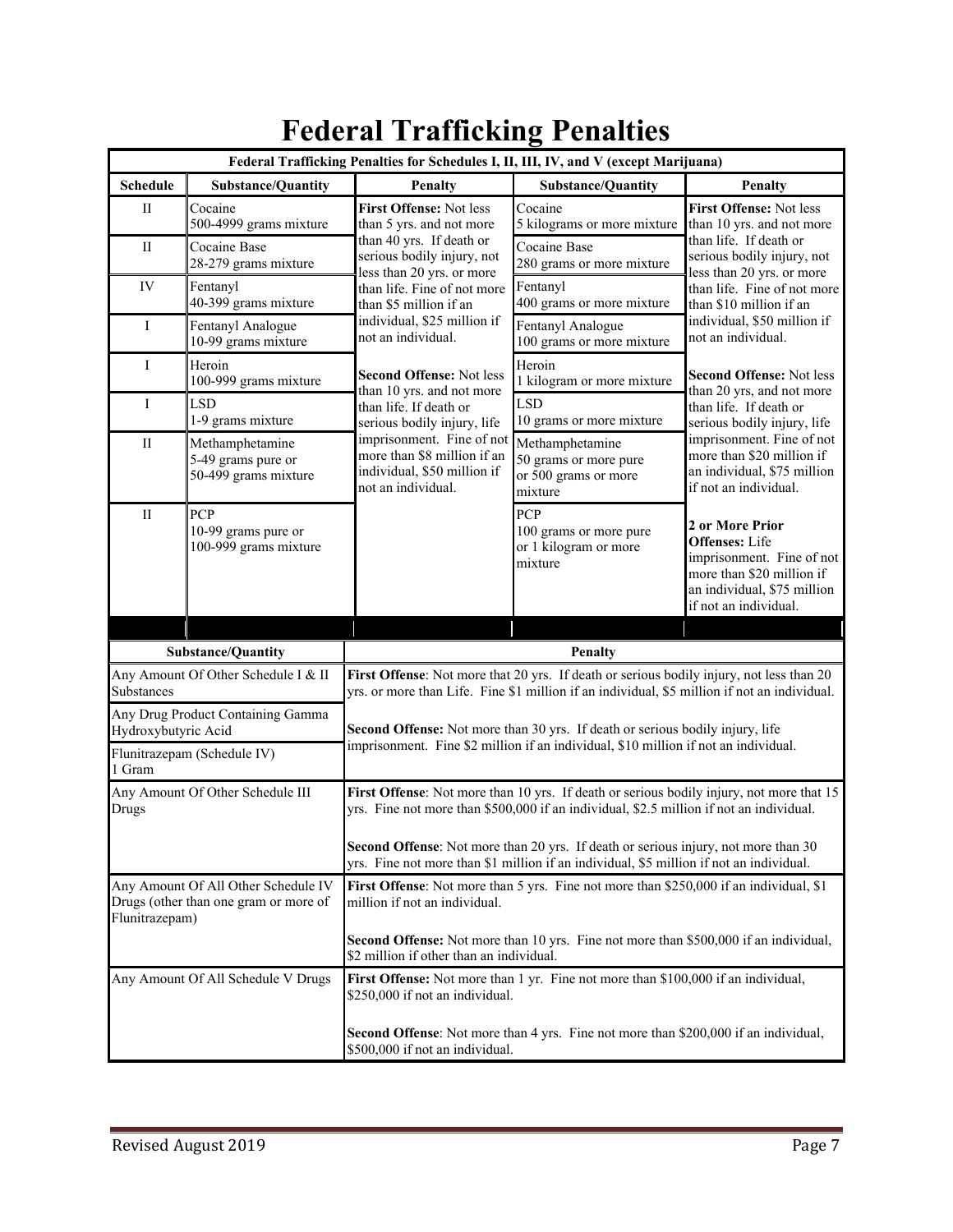# **FEDRAL TRAFFICKING PENALTIES – MARIJUANA**

| Marijuana<br>1,000 kilograms or more marijuana mixture<br>or 1,000 or more marijuana plants                                                             | First Offense: Not less than 10 yrs. or more than life. If death or serious bodily<br>injury, not less than 20 yrs., or more than life. Fine not more than \$10 million if<br>an individual, \$50 million if other than an individual.<br>Second Offense: Not less than 20 yrs. or more than life. If death or serious<br>bodily injury, life imprisonment. Fine not more than \$20 million if an individual,<br>\$75 million if other than an individual.      |  |
|---------------------------------------------------------------------------------------------------------------------------------------------------------|-----------------------------------------------------------------------------------------------------------------------------------------------------------------------------------------------------------------------------------------------------------------------------------------------------------------------------------------------------------------------------------------------------------------------------------------------------------------|--|
| Marijuana<br>100 to 999 kilograms marijuana mixture or<br>100 to 999 marijuana plants                                                                   | First Offense: Not less than 5 yrs. or more than 40 yrs. If death or serious bodily<br>injury, not less than 20 yrs. or more than life. Fine not more than \$5 million if an<br>individual, \$25 million if other than an individual.<br><b>Second Offense:</b> Not less than 10 yrs. or more than life. If death or serious<br>bodily injury, life imprisonment. Fine not more than \$8 million if an individual,<br>\$50 million if other than an individual. |  |
| Marijuana<br>50 to 99 kilograms marijuana mixture,<br>50 to 99 marijuana plants                                                                         | First Offense: Not more than 20 yrs. If death or serious bodily injury, not less<br>than 20 yrs. or more than life. Fine \$1 million if an individual, \$5 million if other<br>than an individual.                                                                                                                                                                                                                                                              |  |
| Hashish<br>More than 10 kilograms<br>Hashish Oil<br>More than 1 kilogram                                                                                | Second Offense: Not more than 30 yrs. If death or serious bodily injury, life<br>imprisonment. Fine \$2 million if an individual, \$10 million if other than an<br>individual.                                                                                                                                                                                                                                                                                  |  |
| Marijuana<br>less than 50 kilograms marijuana (but does<br>not include 50 or more marijuana plants<br>regardless of weight)<br>1 to 49 marijuana plants | First Offense: Not more than 5 yrs. Fine not more than \$250,000, \$1 million if<br>other than an individual.<br>Second Offense: Not more than 10 yrs. Fine \$500,000 if an individual, \$2<br>million if other than individual.                                                                                                                                                                                                                                |  |
| Hashish<br>10 kilograms or less                                                                                                                         |                                                                                                                                                                                                                                                                                                                                                                                                                                                                 |  |
| Hashish Oil<br>1 kilogram or less                                                                                                                       |                                                                                                                                                                                                                                                                                                                                                                                                                                                                 |  |

Title 21 United States Code (USC) Controlled Substance Act with regards to Penalties for Illegal Possession of a Controlled Substance:

21 U.S.C. Section 844 Simple Possession (a)

- First conviction: May be sentenced to a term of imprisonment of not more than 1 year, and shall be fined a minimum of \$1,000, or both.
- After one prior drug conviction: shall be sentenced to a term of imprisonment for not less than 15 days but not more than 2 years, and shall be fined a minimum of \$2,500 or both
- After two or more prior drug convictions: shall be sentenced to a term of imprisonment for not less than 90 days but not more than 3 years and shall be fined a minimum of \$5,000 or both.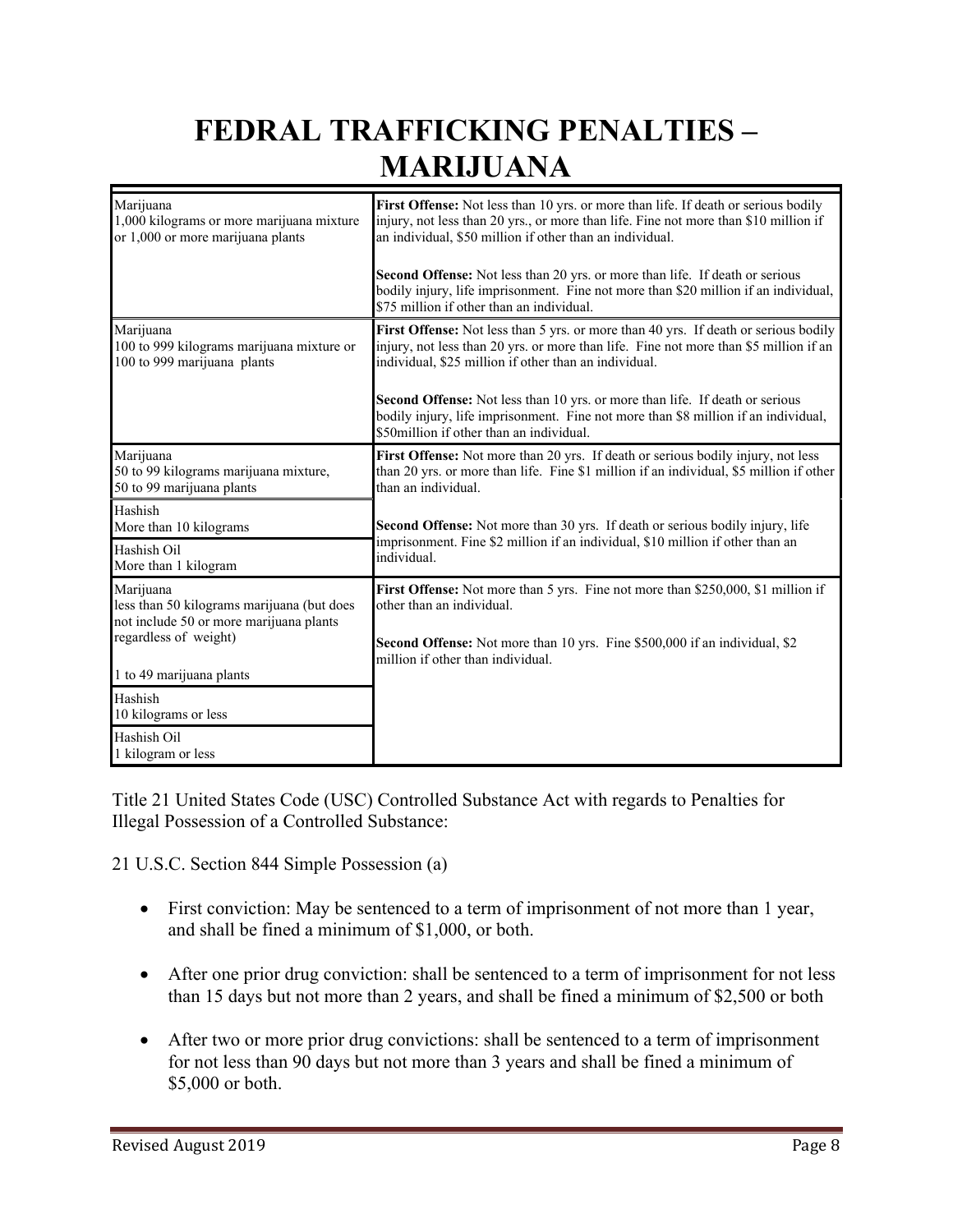- Special Sentencing provisions for possession of crack cocaine are mandatory: shall be imprisoned not less than 5 years and not more than 20 years, and fined a minimum of \$1,000, or both, if:
	- $\triangleright$  This is the first conviction and the amount of crack possessed exceeds five grams.
	- $\triangleright$  A second conviction and the amount in possession exceed three grams.
	- $\triangleright$  A Third or subsequent conviction and the amount possessed exceeds one gram.

21 U.S.C. Section 853 Criminal Forfeitures (a)

 Any person convicted of a violation punishable by imprisonment for more than one year shall forfeit personal and real property, used to directly or indirectly to facilitate possession, to the United States, irrespective of any provision of State law.

21 U.S.C. Section 881 Forfeitures (a)(4)

 All conveyances, including aircraft, vehicles, or vessels, which are used, or are intended for use, to transport, or in any manner to facilitate the transportation, sale, receipt, possession, or concealment of all controlled substances.

# **Health Risks of Drug & Alcohol Use**

#### Alcohol

- Mouth and Esophagus: Alcohol irritates the delicate linings of the throat and esophagus. That is why it causes a burning sensation as it goes down.
- Stomach and Intestines: Alcohol also irritates the stomach's protective lining and can result in gastric or duodenal ulcers. In the small intestine, alcohol blocks absorption of substances such as thiamine, folic acid, xylose, fat, vitamin B1, vitamin B12, and acids.
- Bloodstream: 95% of the alcohol taken into the body is absorbed into the bloodstream through the lining of the stomach and duodenum. Alcohol causes a slowing of the circulation systems and deprives tissues of oxygen. Alcohol also slows the ability of white blood cells to engulf and destroy bacteria, and also decreases the clotting ability of blood platelets.
- Pancreas: Alcohol irritates the cells of the pancreas and can lead to acute hemorrhagic pancreatitis, which can destroy the pancreas and create a lack of insulin.
- Liver: Alcohol inflames and destroys the cells of the liver. This condition prevents bile from being properly filtered through the liver, causing yellow jaundice.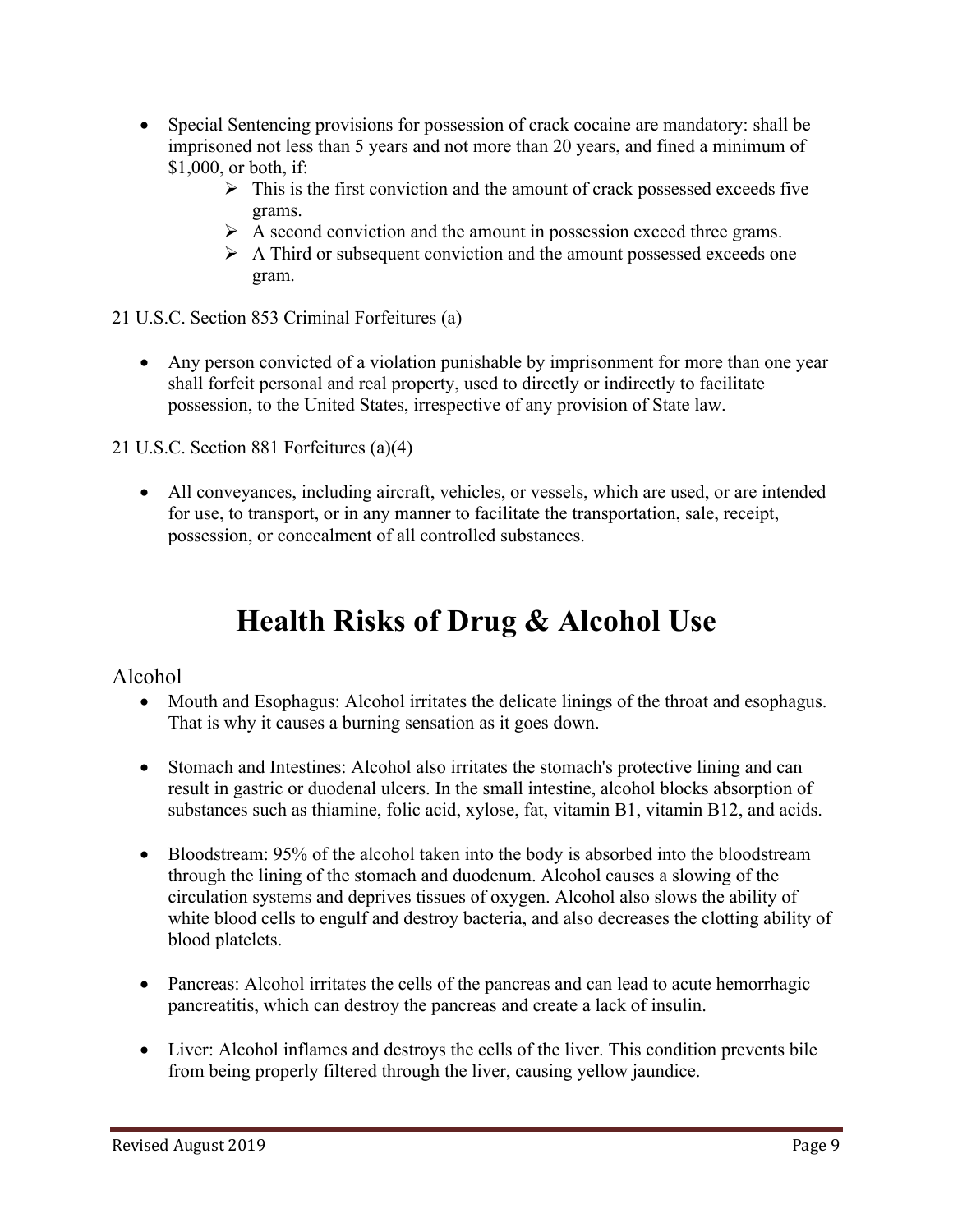- Heart: Alcohol causes inflammation of the heart muscle.
- Urinary Bladder and Kidneys: Alcohol inflames the lining of the urinary bladder. In the kidneys, alcohol causes an increased loss of fluids through its irritating effect.
- Sex Glands: Swelling of the prostate gland caused by alcohol interferes with the ability of the male to perform sexually. It also interferes with the ability of the male and female to climax during intercourse.
- Brain: The most dramatic and noticed effect alcohol has is on the brain. It produces lack of coordination, confusion, disorientation, stupor, anesthesia, coma and possibly death.

#### Cocaine/Crack

- Eyes: Cocaine users have increased sensitivity to light because of pupil dilation, may see fuzzily, or see "floaters," and may have double vision or image distortion.
- Nose and Mouth: Cocaine numbs the nerve endings upon contact. As the drug wears off, it causes stuffiness and the nasal membranes become tender, inflamed, and dries up. Sinus headaches can also be a result.
- $\bullet$
- Heart: Cocaine increases blood pressure and heart rate by constricting the arteries. In some users, this can cause a heart attack. It can also interfere with the pumping action of the heart and cause irregular heartbeat.
- Gastrointestinal System: Cocaine can cause inflammation and breakdown of small and medium arteries. It is also a natural laxative and diuretic.
- Respiratory System: Cocaine can cause breathing rate to increase and may cause or contribute to respiratory failure.
- Reproduction: Cocaine may cause miscarriages, stillbirths, premature labor, or premature delivery. Cocaine crosses through the placenta; consequently the baby may be born addicted. It may also cause malformed kidneys and genitals and increase the risk of seizures and crib death (sudden infant death syndrome). Cocaine can also be passed to babies through breast milk.
- Brain and Central Nervous System: Cocaine stimulates the CNS which can result in restlessness, tremors, or convulsions. It alters the normal electrical activity of the brain, which can result in seizures similar to epilepsy, or affect normal heart and breathing rates. Cocaine can contribute to strokes through the increase of blood pressure, causing blood vessels to rupture in the brain. It affects the reward centers in the brain by triggering an intense craving for more of the drug.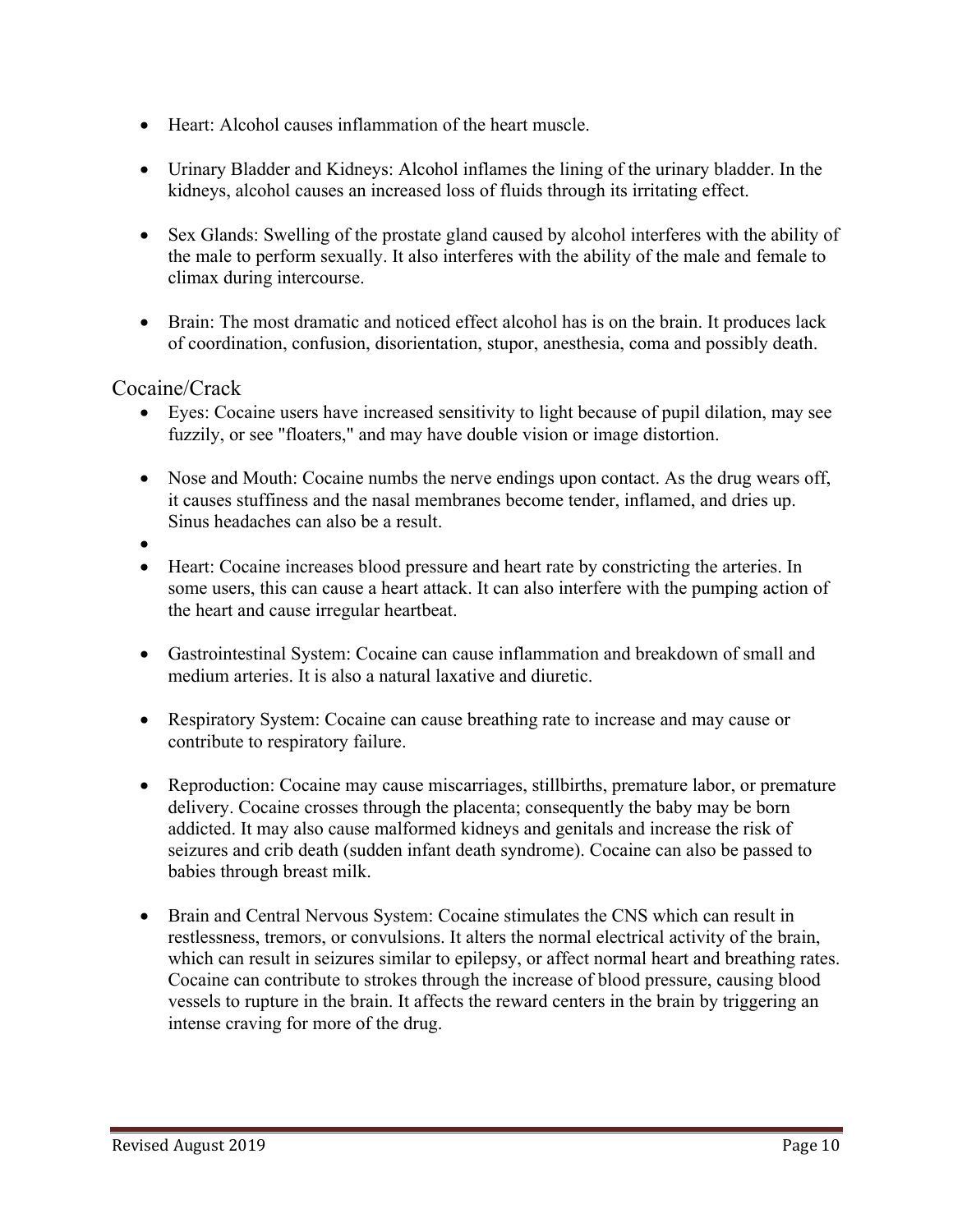#### Nicotine

- Mouth, Larynx, and Esophagus: Smokers have three times as many cavities and lose their teeth three times more often than non-smokers. Tobacco, whether smoked or chewed, is the leading cause of cancer of the cheeks, gums, palate, tongue and lips. One pack of cigarettes smoked per day increases the chance of cancer of the esophagus by as much as 500%.
- Stomach and Heart: Nicotine constricts the small arteries. This can cause an insufficient supply of oxygen to the heart and heart attacks. Nicotine causes secretion of excessive amounts of gastric acids and delays healing of ulcers. Twice as many smokers experience peptic ulcers than non-smokers.
- Pancreas, Bladder and Kidneys: Carcinogens absorbed from tobacco smoke and smokeless tobacco are concentrated and excreted in the urine. Consequently, the bladder and kidneys are in constant contact with these substances. Smokers have a 50% greater rate of kidney cancer, three times the risk of bladder cancer and a 100% increased risk of pancreatic cancer.
- Bronchia and Lungs: Smoking causes the lungs and bronchial passages to become inflamed and congested and predisposes smokers to emphysema. Emphysema is a stretching and breaking of the tiny air sacs of the lungs, which makes them useless for breathing. Smokers are ten times more likely to die of lung cancer than non-smokers.
- Reproduction: Babies born to women who smoke are lighter and smaller than those born to non-smokers. This is important because birth weight is a predictor of infant health. Smoking can contribute to infertility in women. Women who take birth control pills and smoke run a greater risk of cancer.
- Brain: Nicotine constricts blood vessels and restricts oxygen supply which affects brain function. A combination of high blood pressure and smoking is associated with stroke, the third leading cause of death in the United States.

#### Amphetamine/Methamphetamine/Speed/Ice/Crystal

- Eyes: Speed dilates the pupils and can cause blurred vision.
- Nose and Mouth: Speed causes itchy nose, dry mouth and bad breath.
- Skin: Speed can cause hives, severe acne, skin sores and general flushing.
- Heart: Speed causes palpitations (increased heart rate), high blood pressure and heart attacks.
- Gastrointestinal System: Speed contributes to extreme weight loss (through appetite suppression and associated poor health habits), vitamin deficiencies, ulcers and vomiting.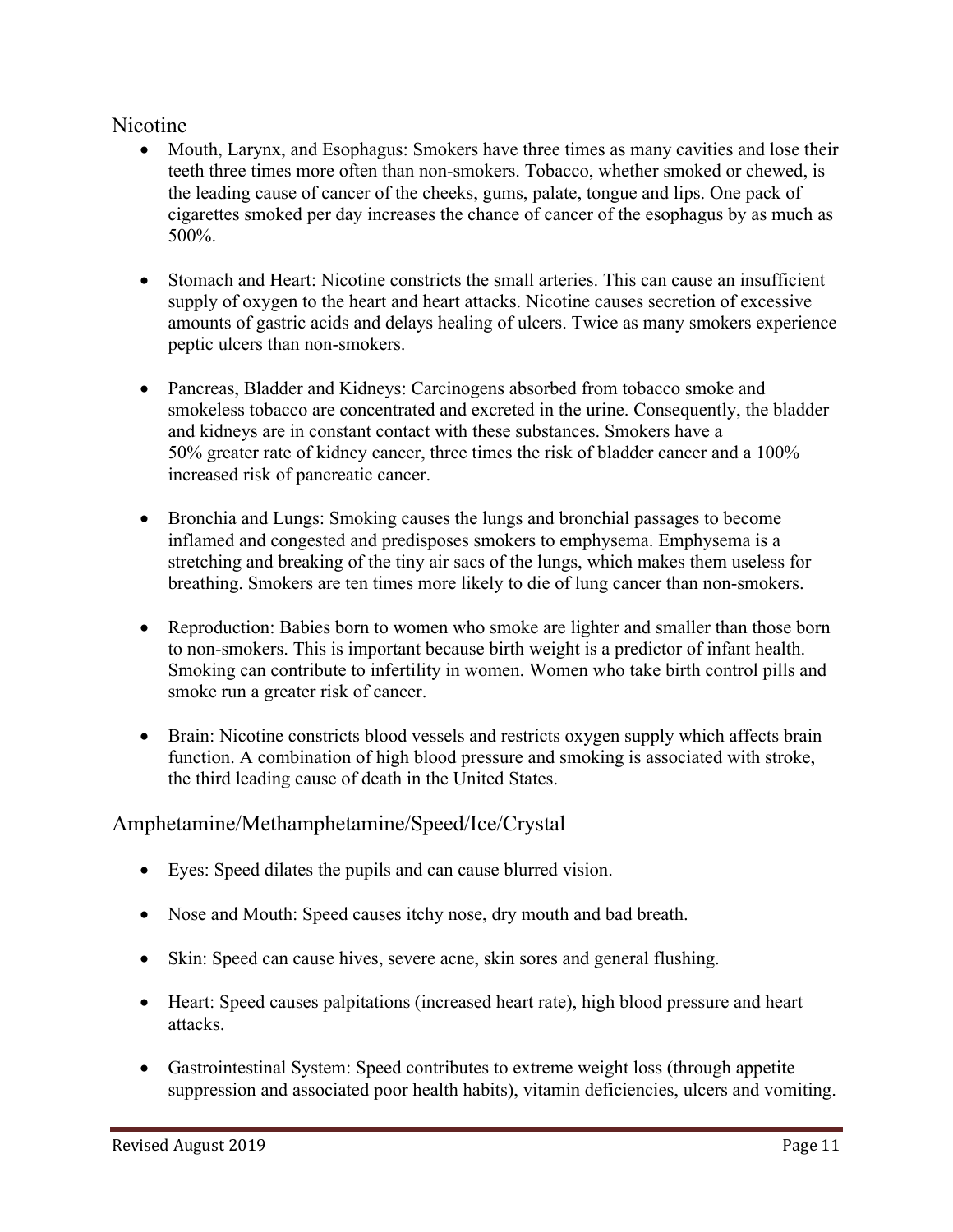- Central Nervous System: Speed causes insomnia and extended wakefulness, teeth grinding, nervous ticks, dizziness, numbness in the hands and/or feet, depletion of dopamine in the nerve cells and the possibility of burning out nerve endings.
- Reproduction: Speed used by pregnant women can cause a poorly developed brain stem in the infant, which contributes to or may cause crib death. It can increase the possibility of premature labor and postpartum hemorrhage. It contributes to smaller than normal babies, feeding difficulties in infants, slower development and decreased alertness.
- General Systemic Effects: Speed can damage the brain, heart, lungs, kidneys and liver; it lowers the resistance to disease; it can cause increased or excessive perspiration; and affects the body's temperature regulating system.

#### Marijuana

- Eyes and Skin: Marijuana smokers may have inflamed, watery eyes and develop wrinkled skin due to irritants present in the smoke.
- Mouth, Larynx, Esophagus: Marijuana contains 50% more tar than tobacco and 400 other identified chemicals. Using 3-5 marijuana joints a week is the equivalent of smoking 16 cigarettes daily.

Smoking in general is associated with gum disease, loss of teeth, and cancer of the cheeks, gums, palate, tongue, lips, larynx and esophagus.

- Heart: Smoking one marijuana joint may cause increases in heart rate and blood pressure by as much as 50%.
- Bladder and Kidneys: Concentration of tars, carcinogens and chemicals from marijuana in the kidneys and bladder is associated with cancers in these organs.
- Bronchia and Lungs: Marijuana is a respiratory irritant that causes sore throats and chronic coughs.
- Reproduction: The gonads are high fat organs that absorb and hold more THC than most other cells of the body. Males experience lower testosterone levels--essential for the development of secondary male characteristics. Users may experience impotency and infertility. Females may experience infertility, pregnancy complications and changes in sexual characteristics.
- Brain and Central Nervous System: Marijuana use causes the synaptic cleft to enlarge, which may result in impairment of speech, comprehension, memory and sleep.